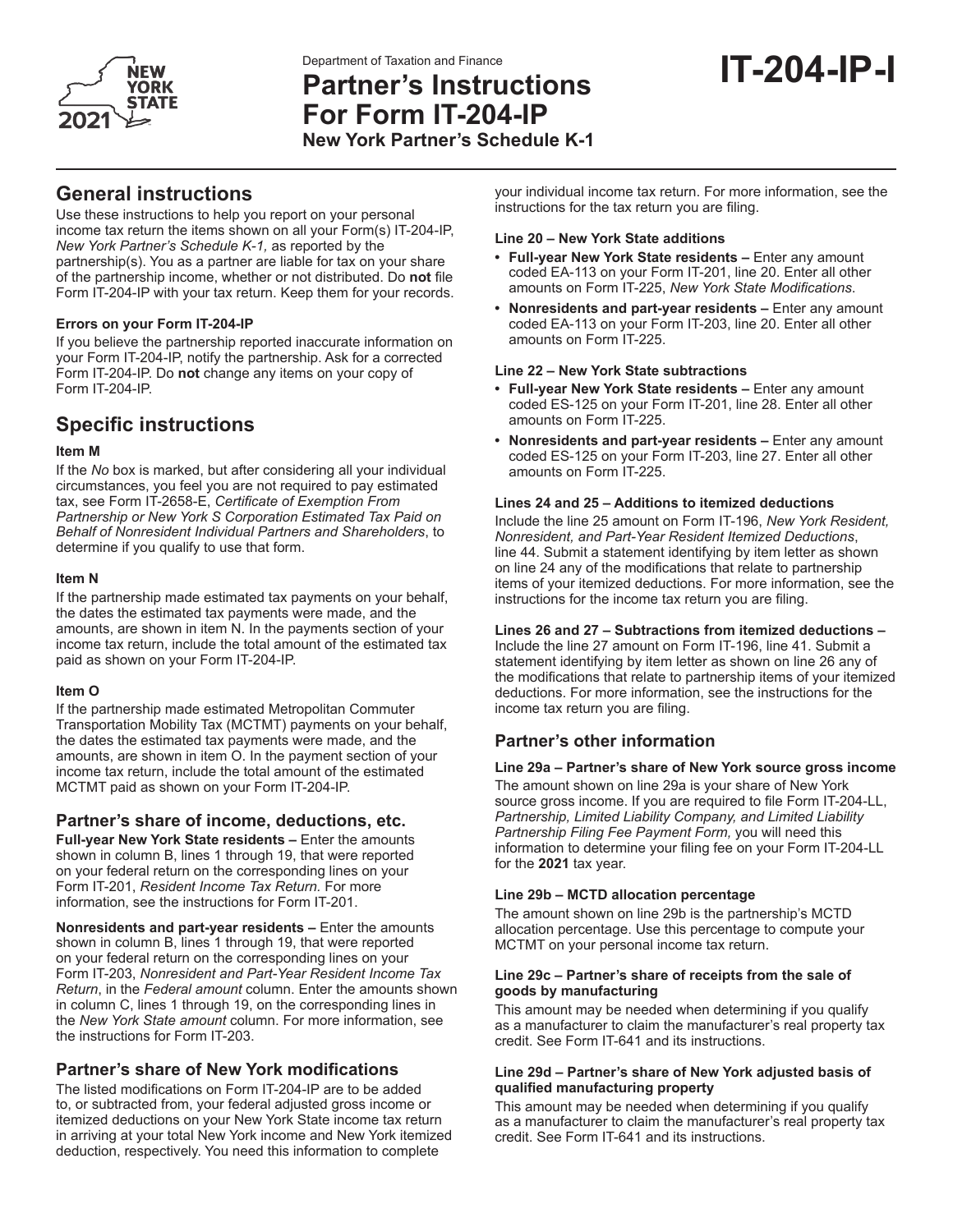#### **Partner's credit information**

The Form IT-204-IP provided to you by your partnership lists your distributive share of any credits, credit components, credit factors, recapture of credits, and any other information reported by the partnership during the tax year. You need this information when completing your individual income tax return.

#### **Part 1 – Flow-through credit bases and information**

**Lines 30, 31, and 32 – Brownfield redevelopment tax credit** Include the amounts reported in **column A**, on the appropriate lines of Form IT-611, *Claim for Brownfield Redevelopment Tax Credit, for Qualified Sites Accepted into the Brownfield Cleanup Program Prior to June 23, 2008;* or the amounts from **column B**, on the appropriate lines of Form IT-611.1, *Claim For Brownfield Redevelopment Tax Credit, for Qualified Sites Accepted into the Brownfield Cleanup Program on or After June 23, 2008, and prior to July 1, 2015;* or the amounts from **column C**, on the appropriate line of Form IT-611.2, *Claim for Brownfield Redevelopment Tax Credit for Qualified Sites Accepted into the Brownfield Cleanup Program on or after July 1, 2015.*

#### **Lines 39 through 42 – Excelsior jobs program tax credit**

Include the excelsior jobs program tax credit components reported on lines 39 through 42 on the appropriate lines of Form IT-607, *Claim for Excelsior Jobs Program Tax Credit.*

#### **Lines 47a through 47f**

If your partnership is a shareholder of a C corporation that has a special gross income from farming election, information regarding the election is reported on lines 47a through 47f. You will need this information to complete your Form IT-217, *Claim for Farmers' School Tax Credit*.

- Code **148 –** Distributive share of entire net income amount
- Code **146 –** Distributive share of principal payments paid on farm indebtedness
- Code **149 –** Distributive share of gross income
- Code **147 –** Distributive share of gross income from farming

If the following codes are reported on these lines, transfer the amounts to the corresponding lines of Form IT-633, *Economic Transformation and Facility Redevelopment Program Tax Credit*.

Code **633** – Jobs tax credit component

Code **B33** – Investment tax credit component

- Code **C33** Training tax credit component
- Code **D33** Real property tax credit component

If the partnership opted to pay the pass-through entity tax (PTET) and you are eligible for a PTET credit, the partnership will report your distributive share of the PTET on lines 47a through 47f using code *653*. You will need this information to complete Forms IT-225 and IT-653, *Pass-Through Entity Tax Credit*.

#### **Lines 47g through 47l**

If the following codes are reported on lines 47g through 47l when filing your Form(s) IT-604, *Claim for QEZE Tax Reduction Credit*, transfer the factors reported on lines 47g through 47l to the appropriate lines of Form IT-604.

Code **CF1 –** Employment increase factor

- Code **CF2 –** Zone allocation factor
- Code **CF3 –** Benefit period factor

If the following codes are reported on these lines, when filing your Form(s) IT-638, *START-UP NY Tax Elimination Credit*, transfer the information reported on these lines to the appropriate lines of Form IT-638.

Code **SN1 –** Certificate number

Code **SN2 –** Year of business tax benefit period

Code **SN3 –** Area allocation factor

#### **Part 2 – Flow-through credits, addbacks, and recapture**

**Lines 51 and 52 –** For those credits, addback of credits, and recaptures that are not specifically listed on Form IT-204-IP, the partnership provides you with the code and your distributive share of these items. You **must** complete a separate credit form reporting your distributive share of the credit, credit components, credit factors, and recapture of credit for each credit listed. See the chart at the end of these instructions for a list of the codes for the credits and addbacks entered on lines 51 and 52.

#### **Part 3 – START-UP NY tax elimination credit information**

Your partnership **must** supply you with a statement indicating the name(s) of the sponsoring campus, university, or college.

**Lines 53, 54, and 55 –** Include information from these lines on the appropriate lines of Form IT-638.

**Be sure to submit all applicable credit forms with your income tax return.** For more information on the reporting of credits, see the instructions for the particular credit form you are filing.

#### **Partner's share of New York adjustments due to decoupling from the IRC**

The Form IT-204-IP provided to you by your partnership lists your distributive share of any adjustments made as a result of changes made to the Internal Revenue Code (IRC) after March 1, 2020. To recompute the federal amounts to be reported on your return, you must complete Form IT-558, *New York State Adjustments due to Decoupling from the IRC*.

These addition and subtraction adjustments are separate from the addition and subtraction modifications reported on Form IT-225, *New York State Modifications*. You may need to file **both** Forms IT-558 and IT-225.

If your partnership adjusted its excess business interest expense or excess taxable income as a result of decoupling from IRC § 163(j), it must supply you with a statement indicating your distributive share of these adjustments. Refer to Form IT-558 and its instructions for information on how these adjustments may affect the recomputation of your income.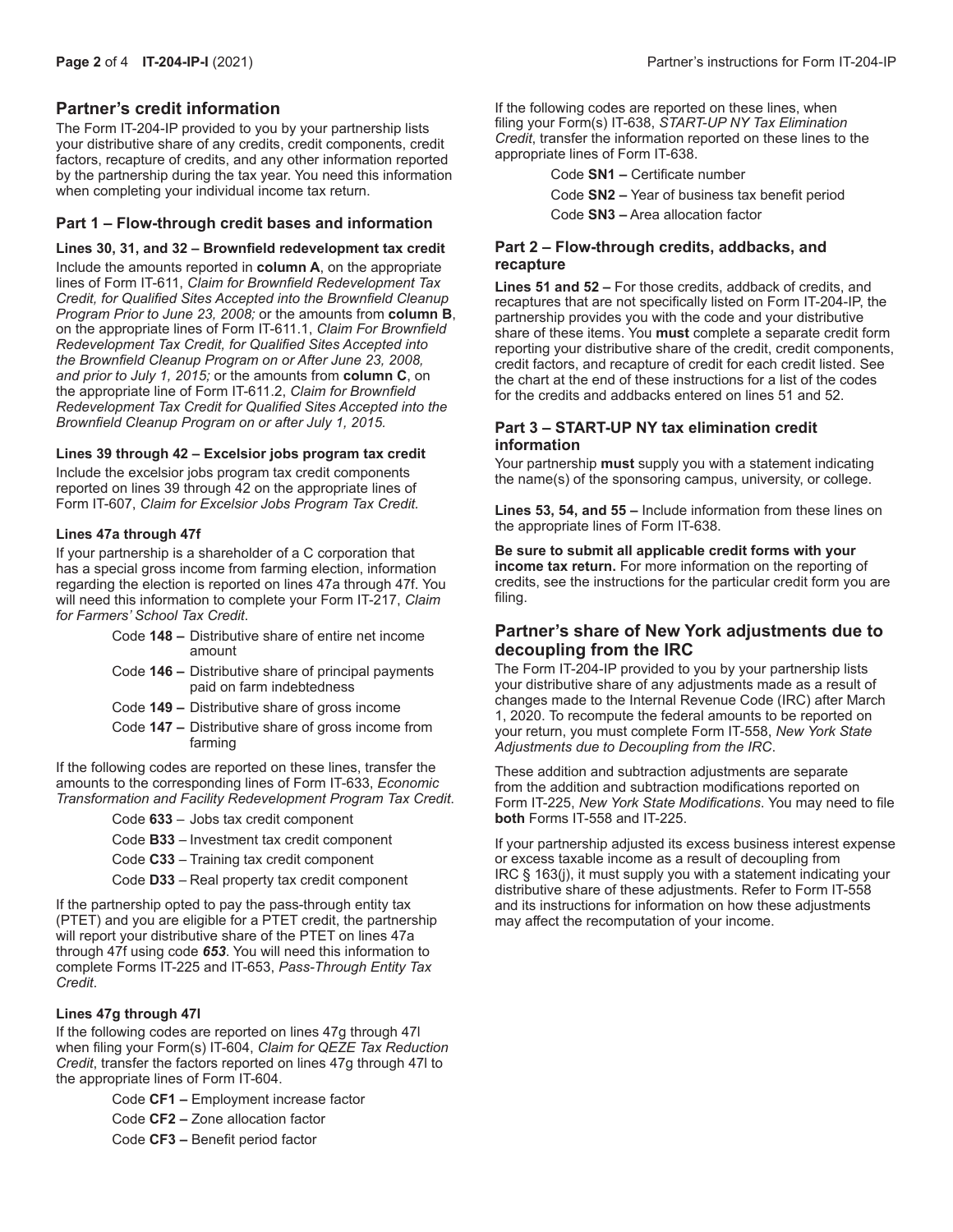| Code<br>number  | Name of credit or addback                                                                                                               | <b>Form</b><br>number     |
|-----------------|-----------------------------------------------------------------------------------------------------------------------------------------|---------------------------|
| 163             | EZ investment tax credit (and employment incentive credit) Addback on early dispositions                                                | IT-603                    |
| 165             | FSI EZ investment tax credit (and employment incentive credit) Addback on early dispositions                                            | IT-605                    |
| 166<br>166      | <b>QEZE</b> credit for real property taxes<br>Addback                                                                                   | IT-606<br>IT-606          |
| 169             | Brownfield redevelopment tax credit addback                                                                                             | IT-611.2                  |
| 170             | Brownfield redevelopment tax credit addback                                                                                             | IT-611.1                  |
| 171             | Brownfield redevelopment tax credit addback                                                                                             | IT-611                    |
| 172<br>172      | Brownfield credit for real property taxes<br>Addback for real property taxes                                                            | $IT-612$<br>$IT-612$      |
| 173<br>173      | Brownfield credit for environmental remediation insurance<br>Addback for environmental remediation insurance                            | $IT-613$<br>$IT-613$      |
| 212             | <b>Investment credit Addback on early dispositions</b>                                                                                  | $IT-212$                  |
| 236             | Taxicabs and livery service vehicles accessible to persons with disabilities credit<br>(For costs incurred on or after January 1, 2011) | IT-236                    |
| 238             | Rehabilitation of historic properties credit                                                                                            | IT-238                    |
| 238             | Addback                                                                                                                                 | IT-238                    |
| 248             | Empire State film production credit (current tax year credit)                                                                           | $IT-248$                  |
| <b>B48</b>      | Empire State film production credit (second year credit)                                                                                | $IT-248$                  |
| C48             | Empire State film production credit (third year credit)                                                                                 | $IT-248$                  |
| 250             | <b>Defibrillator credit</b>                                                                                                             | IT-250                    |
| 251             | Employment of persons with disabilities credit                                                                                          | $IT-251$                  |
| 252             | FSI investment tax credit (and employment incentive credit) Addback on early dispositions                                               | $IT-252$                  |
| 253             | Alternative fuels credit addback on early dispositions                                                                                  | IT-253                    |
| 256             | Special additional mortgage recording tax credit                                                                                        | IT-256                    |
| 301             | <b>Clean heating fuel credit</b>                                                                                                        | $IT-241$                  |
| 302             | <b>Conservation easement credit</b>                                                                                                     | $IT-242$                  |
| 355             | <b>Empire State commercial production credit</b>                                                                                        | $IT-246$                  |
| 356             | Empire State film post-production credit (current tax year credit)                                                                      | $IT-261$                  |
| <b>B56</b>      | Empire State film post-production credit (second year credit)                                                                           | $IT-261$                  |
| C <sub>56</sub> | Empire State film post-production credit (third year credit)                                                                            | $IT-261$                  |
| 607             | Excelsior jobs program tax credit addback                                                                                               | IT-607                    |
| 621             | <b>QETC employment credit</b>                                                                                                           | <b>DTF-621</b>            |
| 622<br>622      | <b>QETC capital tax credit</b><br>Addback on early dispositions                                                                         | DTF-622<br>DTF-622        |
| 624<br>626      | Low-income housing credit<br>Addback                                                                                                    | <b>DTF-624</b><br>DTF-626 |
| 631             | Security officer training credit                                                                                                        | IT-631                    |
|                 | Economic transformation and facility redevelopment program credit                                                                       |                           |
| 633             | Addback                                                                                                                                 | IT-633                    |
| 634             | Empire State jobs retention program credit                                                                                              | IT-634                    |
| 634             | Addback                                                                                                                                 | IT-634                    |
| 635             | New York youth jobs program tax credit                                                                                                  | IT-635                    |
|                 | Alcoholic beverage production credit                                                                                                    |                           |
| 636             | Beer produced                                                                                                                           | IT-636                    |
| <b>B36</b>      | Cider produced                                                                                                                          | IT-636                    |
| C <sub>36</sub> | Wine produced                                                                                                                           | IT-636                    |
| D36<br>637      | Liquor produced<br>Alternative fuels and electric vehicle recharging property credit                                                    | IT-636<br>IT-637          |
| 637             | Addback                                                                                                                                 | IT-637                    |
|                 |                                                                                                                                         |                           |

## **Lines 51 and 52 – Other flow-through credits, addbacks, and recaptures**